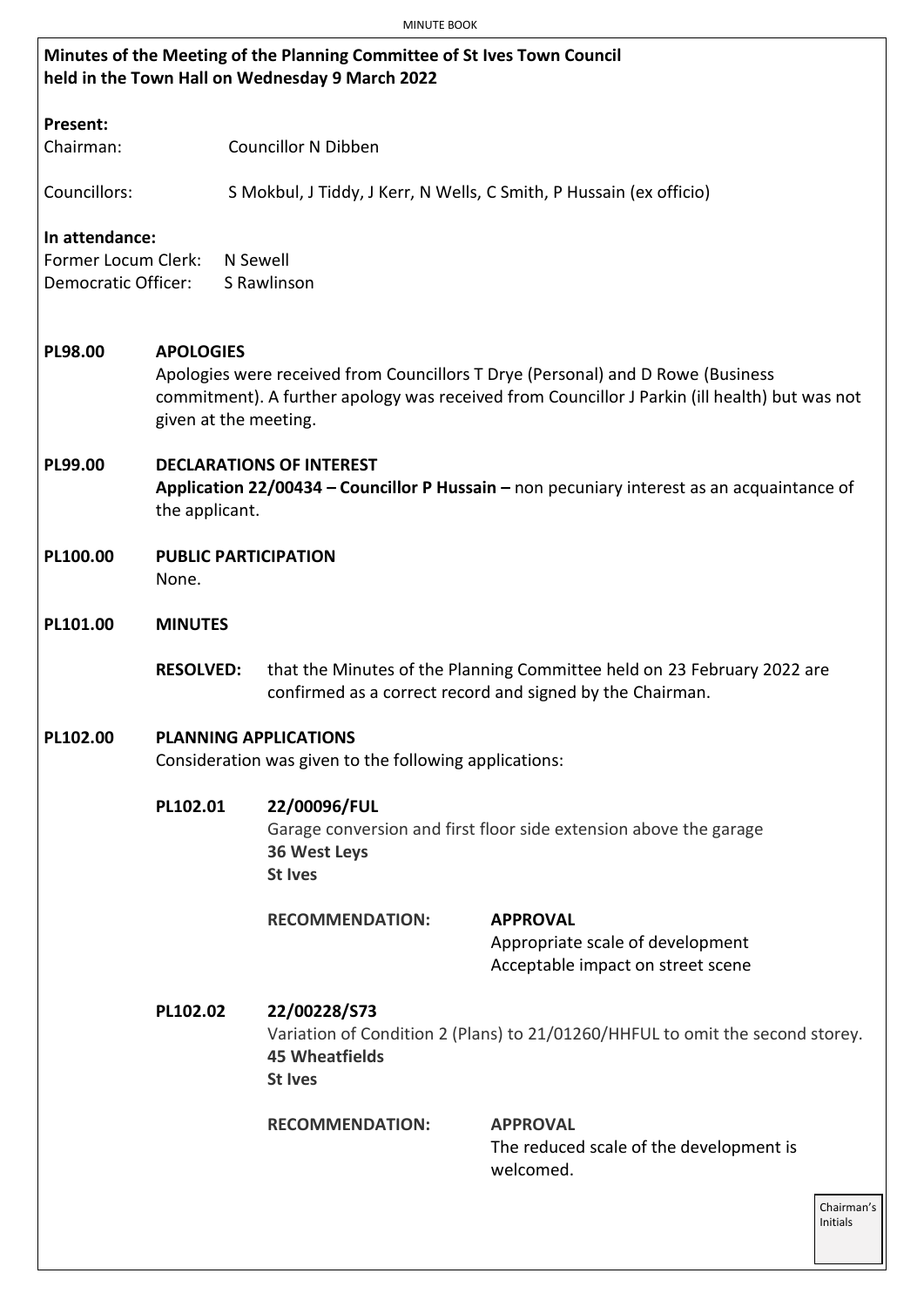| PL102.03 | 22/00434/FUL<br>Proposed two storey extension to the side and rear of the property, extension<br>above the existing porch<br><b>10 Albemarle Road</b><br><b>St Ives</b>      |                                                                                                                                                                                                                                                                              |  |
|----------|------------------------------------------------------------------------------------------------------------------------------------------------------------------------------|------------------------------------------------------------------------------------------------------------------------------------------------------------------------------------------------------------------------------------------------------------------------------|--|
|          | <b>RECOMMENDATION:</b>                                                                                                                                                       | <b>APPROVAL</b><br>Appropriate scale of development for the site<br>Acceptable impact on street scene                                                                                                                                                                        |  |
| PL102.04 | 22/00456/FUL<br>First floor side extension<br><b>8 Scrolans</b><br><b>St Ives</b>                                                                                            |                                                                                                                                                                                                                                                                              |  |
|          | <b>RECOMMENDATION:</b>                                                                                                                                                       | <b>APPROVAL</b><br>Appropriate scale of development<br>In keeping with the street scene                                                                                                                                                                                      |  |
| PL102.05 | 22/00483/FUL<br>Proposed Two Storey Extension with Internal Alterations<br>18 Parkway<br><b>St Ives</b>                                                                      |                                                                                                                                                                                                                                                                              |  |
|          | <b>RECOMMENDATION:</b>                                                                                                                                                       | <b>APPROVAL</b><br>Appropriate scale of development for the site<br>Similar to other extensions in the area                                                                                                                                                                  |  |
| PL102.06 | 22/80051/COND / 22/80052/COND / 22/80053/COND<br>Conditional information for 21/01709/01711/01710/LBC: C3 (Survey of Historic<br>Joinery)<br>1 Ramsey Road<br><b>St Ives</b> |                                                                                                                                                                                                                                                                              |  |
|          | <b>RECOMMENDATION:</b>                                                                                                                                                       | <b>APPROVAL</b><br>Materials to be agreed with Conservation Officer<br>It is suggested that secondary glazing installation<br>forms part of the works to comply with energy<br>conservation and ensure the standard of work is in<br>keeping with the original window design |  |
| PL102.07 | 22/80060/COND<br>Conditional Information for 20/01904/FUL: C5 (Lighting)   Plot 5 Stocks Bridge<br>Way<br><b>Compass Point Business Park</b><br><b>St Ives</b>               |                                                                                                                                                                                                                                                                              |  |
|          | <b>RECOMMENDATION:</b>                                                                                                                                                       | <b>APPROVAL</b><br>Would recommend that the floodlighting is angled<br>horizontally to avoid upward light pollution                                                                                                                                                          |  |

Chairman's Initials